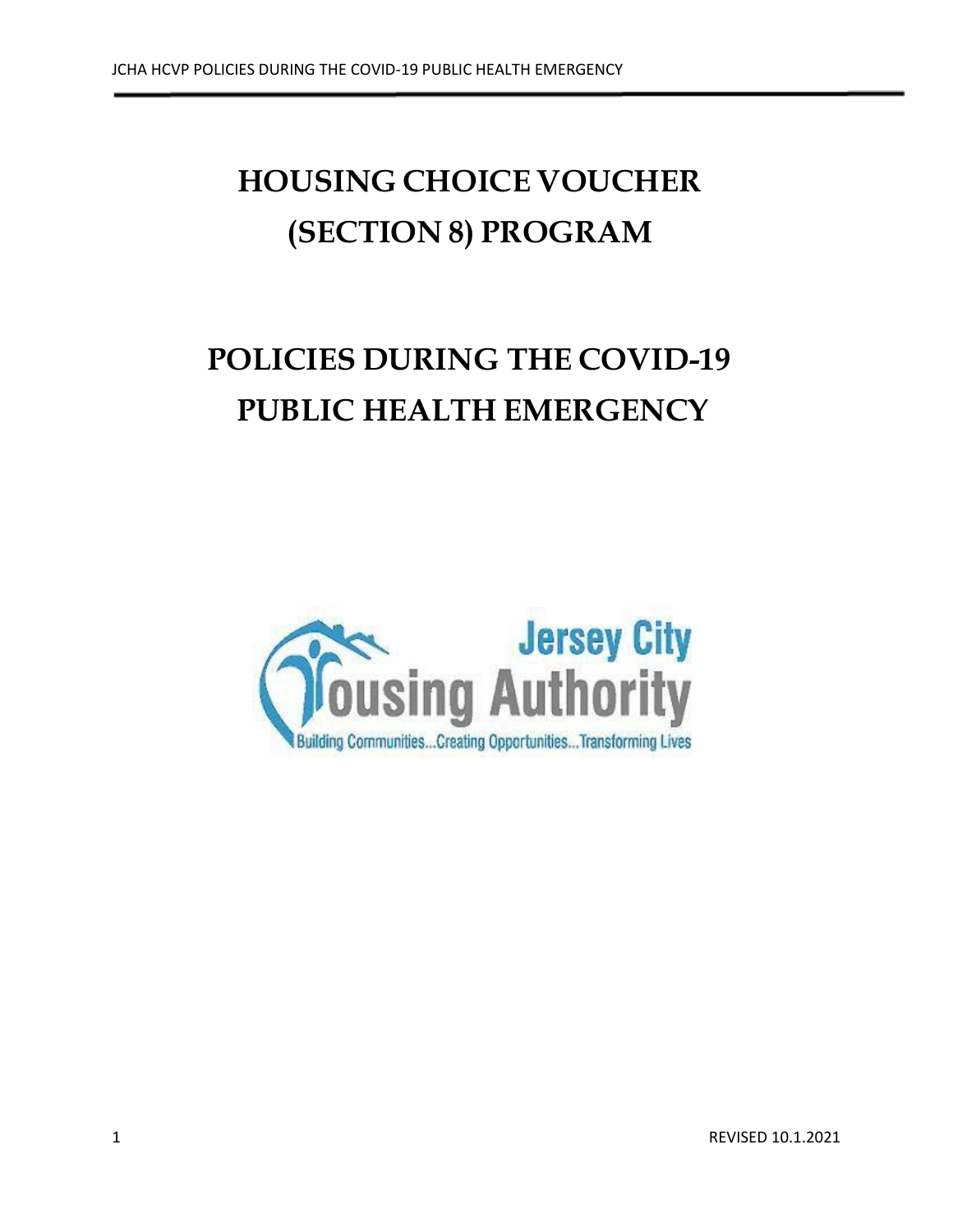# **POLICIES DURING THE COVID-19 PUBLIC HEALTH EMERGENCY**

In response to the COVID-19 public health emergency, the Jersey City Housing Authority (JCHA) has taken numerous actions to reduce the risk of the spread of the virus while maintaining essential services for and preventing evictions of the low-income households JCHA serves. This document describes and defines how JCHA will operate during this COVID-19 state of emergency with regard to several Housing Choice Voucher Program (HCVP/Section 8) policies; it represents an addition to the HCVP Administrative Plan and will remain in effect until such time as all states of emergency designations are lifted and HUD waivers are rescinded or expire.

To assist federal rental assistance participants experiencing financial hardship related to COVID-19 and reduce community spread of the virus, JCHA has implemented the below COVID-19 public health emergency policies.

# **Termination of Eviction Moratoriums for Nonpayment of Rent**

The federal moratorium on evictions ended on July 31, 2021. Under Executive Order 249, the State of NJ terminated the ban for residential evictions on August 31, 2021, for those households earning over 80% Area Median Income (AMI) and will terminate the eviction ban on December 31, 2021, for those earning below 80% AMI. The JCHA is encouraging and assisting residents who owe back rent to apply for rental assistance and to enter into repayment agreements for rental arrears. PHAs cannot forgive debt pursuant to HUD policy. After the New Jersey moratoria ends in December 2021, JCHA plans to resume filing cases against HCVP participants who are behind on repayment agreements.

JCHA and HCVP landlords may continue to monitor other kinds of lease violations including violent or criminal behavior that pose a threat to the health or safety of other residents.

# **Administrative Plan Revisions:**

# Regulatory Authority: 24 CFR § 982.54 (a)

The regulation requires that any revisions of the PHA's administrative plan must be formally adopted by the PHA Board of Commissioners, or other authorized PHA officials, at a public meeting. Due to the COVID-19 emergency, HUD is waiving the requirement to allow the PHA administrative plan to be revised on a temporary basis without Board approval through September 30, 2021. Any informally adopted revisions under this waiver authority will be formally adopted no later than December 31, 2021.

# **Recertifications (Initial, Annual, and Interim):**

• Recertification, initial, briefing, and interim **appointments will no longer be held in person**. All appointments will be held by phone or via teleconferencing whenever possible. Documents can be submitted through mail, email or drop off to the mail slot at JCHA's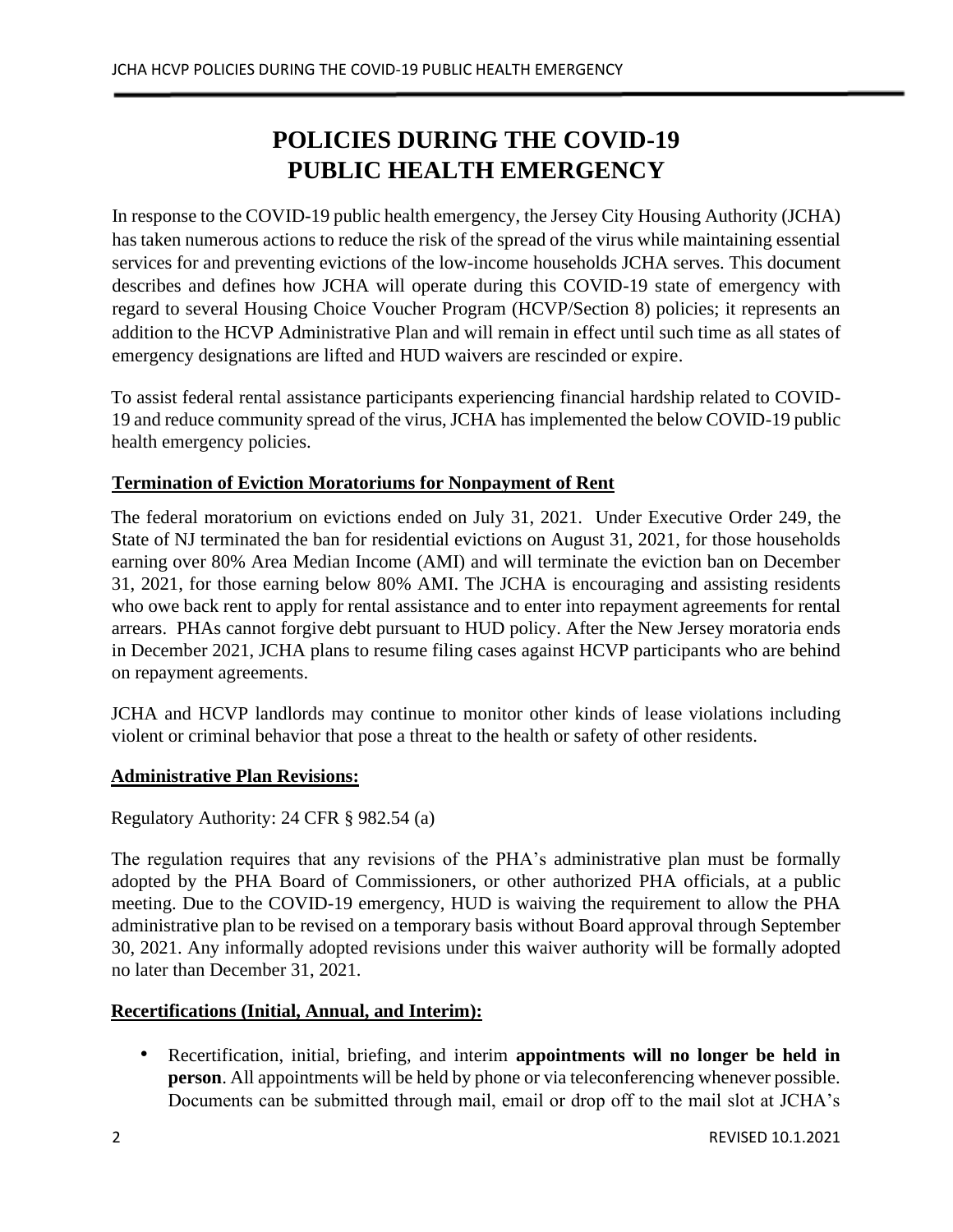main office. To address these challenges, HUD is waiving the requirements to use the income hierarchy described by PIH Notice 2018-18 and will allow PHAs to forgo thirdparty income verification requirements for annual reexaminations, including the use of EIV per PIH Notice 2020-05. The period of availability ends on December 31, 2021.

- **Streamlined Recertifications – Fixed Income Sources**: The Department of Housing and Urban Development (HUD) allows public housing authorities (PHAs) to implement streamlined requirements for verifying and adjusting fixed income sources over a threeyear cycle for families whose unadjusted income is 90 percent or more from fixed income sources. JCHA will implement this process during the COVID-19 public health emergency. JCHA will fully recertify, verify and recalculate income in the following manner:
	- $\triangleright$  In the initial year of a three-year cycle, JCHA will complete an annual income determination consistent with all applicable HUD regulations and guidance.
	- $\triangleright$  In the second and third years of the three-year cycle, JCHA will obtain from the family a certification that their fixed income sources have not changed, and that the family's income is still at least 90 percent from fixed income sources. If the family provides that certification in years two and three, JCHA will adjust the family's fixed income sources by the Cost of Living Adjustment (COLA) that is applicable to that fixed income source instead of fully re-verifying and recalculating the income source.
	- $\triangleright$  During the public health crisis, in order to protect our most vulnerable populations, in addition to the streamlined calculation process described above, seniors and persons with disabilities will not be required to sign the recertification packet.
- **Full-time student status** will be maintained during prolonged school closures.
- **Effective date of revised rent portion:** For households who certify lost income, the revised household rent portion will be made effective for the month when the decrease of income is reported to JCHA.
- **Duration of revised rent portion:** The revised household rent portion will be in effect for the duration of the state of emergency. Families will be required to report on household income in the event they are no longer impacted by COVID-19 (e.g., work sites and/or schools reopen, new employment, etc.). For all others, JCHA will require certification of income within 30 days of the end of the state of emergency.
- **Unemployment benefit determinations** will not be required if the Unemployment Agency is unable to process the unemployment claim in a timely manner. The JCHA will accept self-certifications instead until the proper documentation can be obtained.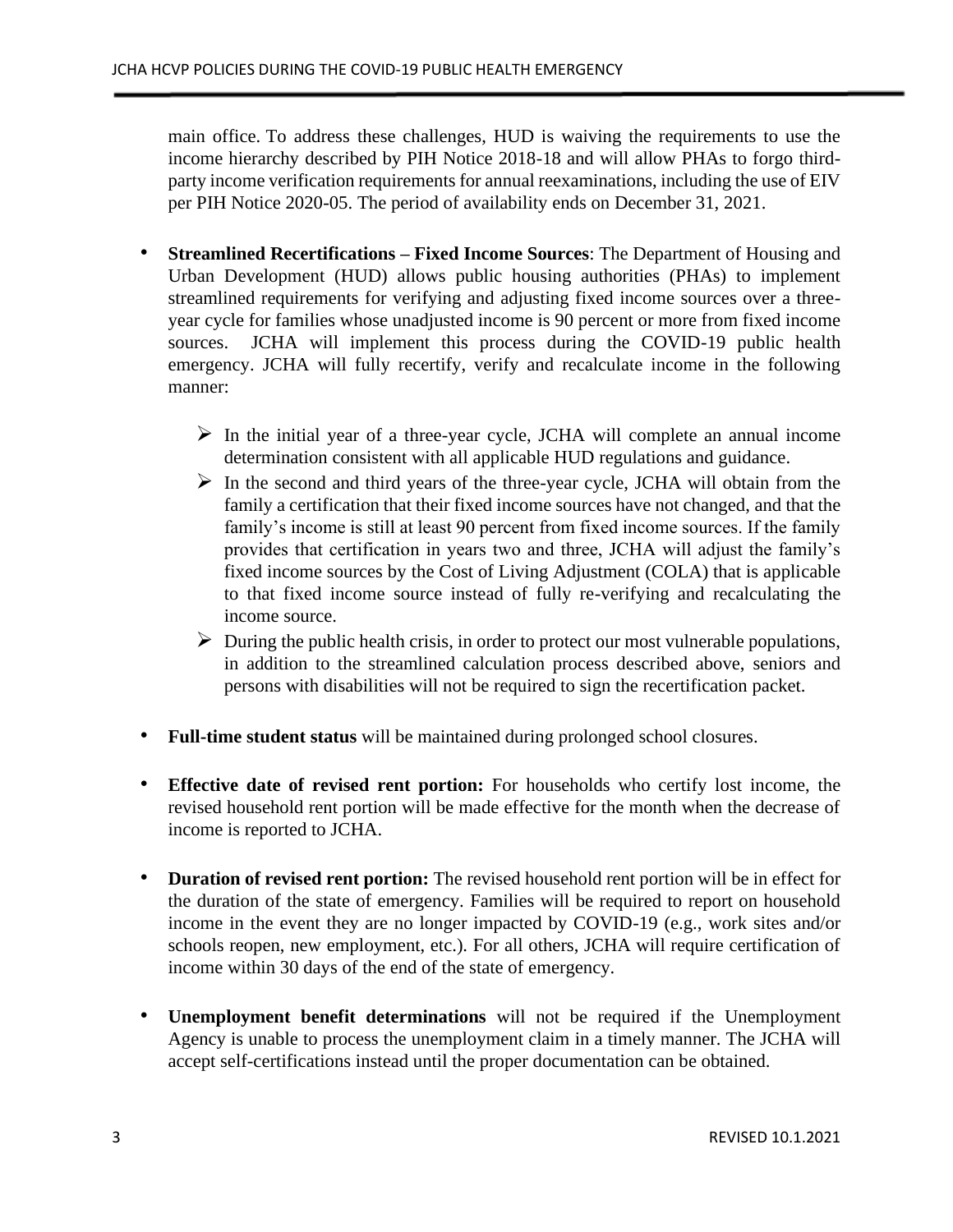• **Applicability:** For these COVID-19 policies to apply, the cause of a household's loss of the income must be directly related to the COVID-19 pandemic (e.g., work site or school closure, COVID-19 related layoff, etc.). A voluntary loss of income, such as terminating employment without good cause, is not considered an eligible "decrease of income" for purposes of this policy. See JCHA HCVP Administrative Plan, Chapter 13, for information regarding reporting interim income changes.

#### **Waiting List - Opening and Closing- Public Notice:**

Regulatory Authority: 24 CFR § 982.206(a)(2) Sub-regulatory Guidance: Notice PIH 2012-34

The HCV program regulations require that when a PHA opens its waiting list, the PHA must give public notice by publication in a local newspaper of general circulation and by minority media and other suitable means. HUD is waiving this requirement and is providing an alternative requirement that the PHA may provide public notice in a voicemail message on its main or general information telephone number and through its website.

During the COVID-19 public health emergency, the JCHA will provide public notice in a voicemail message on its main information telephone number, on its website [www.jerseycityha.org,](http://www.jerseycityha.org/) and on its social media platforms like Instagram and Facebook. The JCHA will comply with applicable fair housing and other civil rights requirements when providing public notice under this alternative requirement, including ensuring effective communication with persons with hearing, visual, and other communication-related disabilities. The period of availability ends on December 31, 2021.

#### **Information When Family is Selected: PHA Oral Briefing:**

The regulation requires when the PHA selects a family to participate in either the HCV or PBV program, the PHA must give the family an oral briefing. Additionally, Section 504 and the ADA require PHAs to ensure effective communication with applicants, participants, and members of the public in all communications and notices.

JCHA is waiving the oral briefing requirement and as an alternative requirement will conduct the briefing by other means such as a webcast, video call, or expanded information packet. JCHA will ensure that the method of communication for the briefing effectively communicates with, and allows for equal participation of, each family member, including those with vision, hearing, and other communication-related disabilities, and ensures meaningful access for persons with limited English proficiency. The period of availability ends on December 31, 2021.

#### **Portability:**

Incoming and outgoing portability requests will be handled through electronic communications, teleconferences, and phone communications to the extent practicable.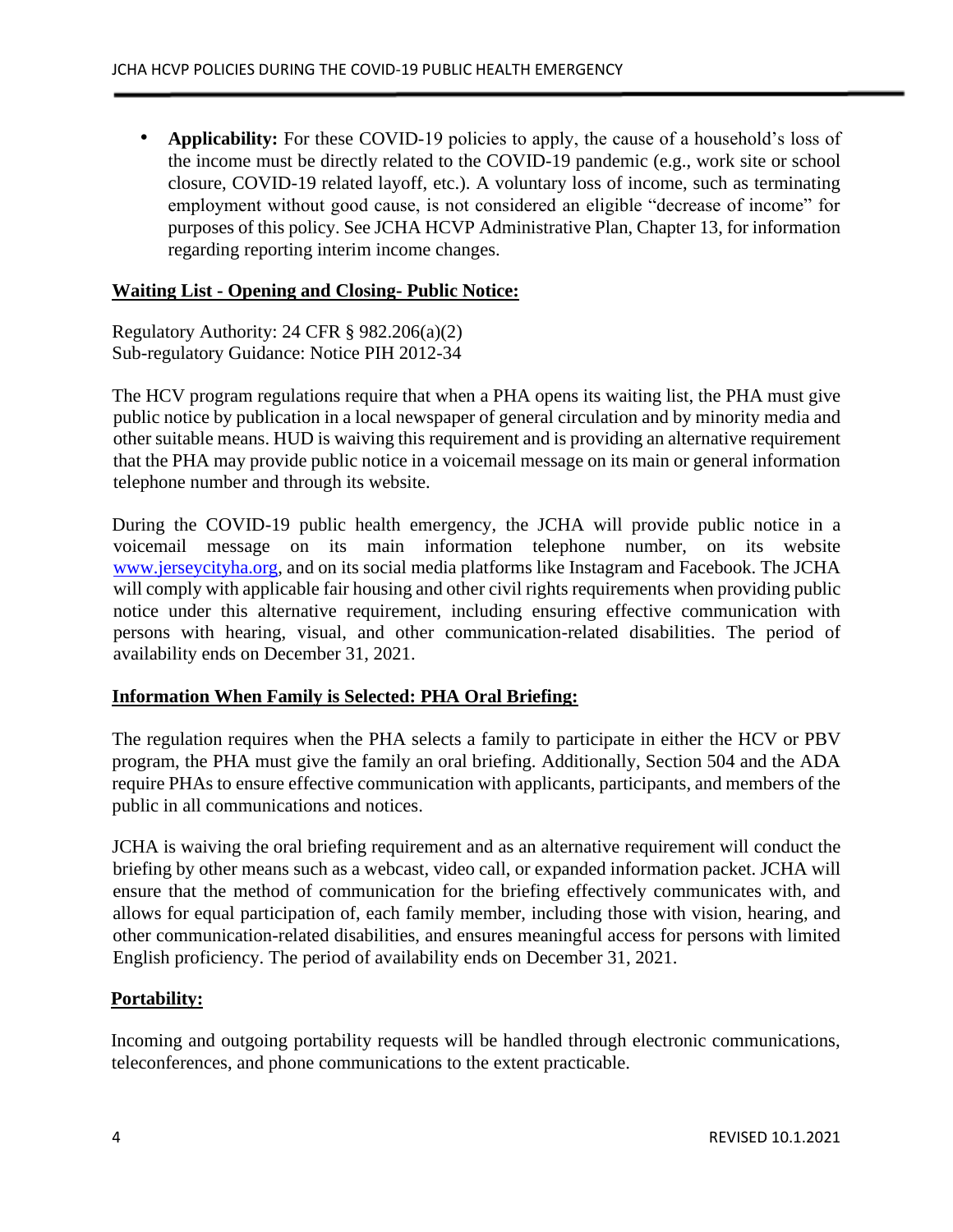# **Term of Voucher – Extensions of Term:**

#### Regulatory Authority: 24 CFR § 982.303(b)(1)

The regulation provides that at its discretion, the PHA may grant a family one or more extensions of the initial voucher term in accordance with the PHA policy as described in the PHA administrative plan. HUD is waiving the requirement that the extension(s) must be accordance with the PHA's administrative plan in order to allow the PHA to provide extensions even though it has been unable to formally amend its policy in the administrative plan.

During the COVID-19 public health emergency, the JCHA will extend vouchers beyond the 120 day term in order to protect families from losing assistance during this time. The period of availability ends on December 31, 2021.

#### **Absence from Unit:**

Regulatory Authority: 24 CFR § 982.312

The regulation requires that a family may not be absent from the unit for a period of more than 180 consecutive calendar days for any reason. HUD is waiving this regulatory requirement to allow the PHA at its discretion to continue housing assistance payments and not terminate the HAP contract due to extenuating circumstances (e.g., hospitalization, extended stays at nursing homes, caring for family members).

The JCHA will continue to make HAP payments despite the family's absence of more than 180 consecutive days. Pursuant to PIH Notice the PHA may not make payments beyond December 31, 2021, and the HAP contract will terminate on that date if the family is still absent from the unit.

#### **Housing Quality Standards (HQS):**

• **Initial Physical Inspection of Units:** HUD requires PHAs to physically inspect any unit supported with rental assistance funds to assure that the unit meets housing quality standards (HQS) before any assistance will be provided on behalf of a program participant (24 CFR 982.305 (a) and 24 CFR 982.305(b), and 24 CFR 982.405). JCHA is waiving the physical initial inspection requirement to help reduce the spread of COVID-19. During this public health emergency, JCHA will accept self-certification from the owner, pictures, and/or visual technology, such as video streaming, to ensure the unit meets HQS before any assistance is provided. JCHA will re-inspect the unit within 3 months after public health officials determine special measures to reduce the spread of COVID-19 are no longer necessary and the state of emergency is lifted. As specify in PIH Notice 2020-05. This process will cover units under the HCV Program, Project Based Units PBV as well as PHA-owned units.

JCHA retains the right to conduct an HQS inspection on any assisted unit at any time. Likewise, JCHA may always choose to conduct an initial inspection on a unit a family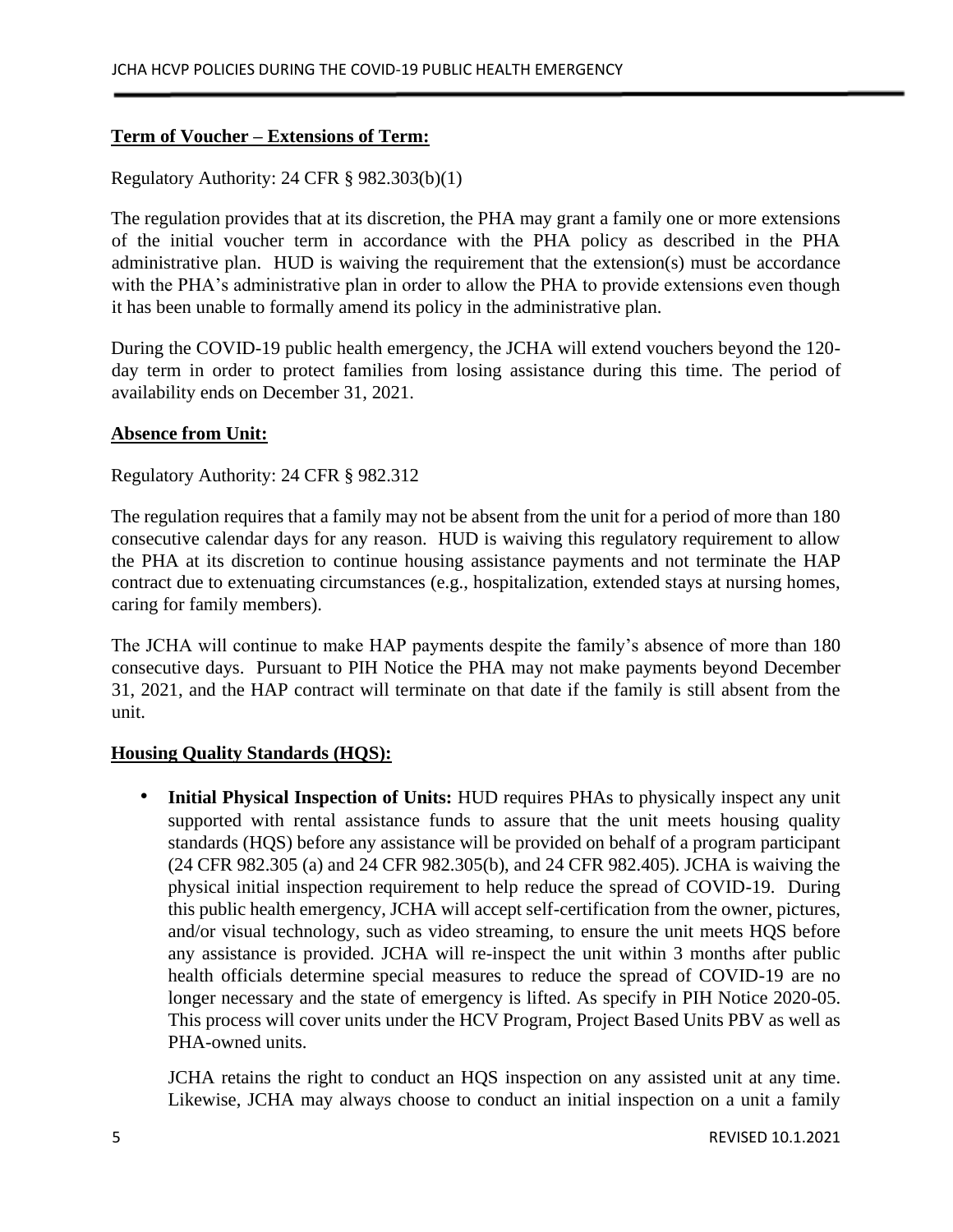wishes to lease if such an inspection is determined to be warranted by the JCHA. Regardless of whether the JCHA chooses to apply the initial HQS inspection waivers to its HCV program. Crucially, use of any of these waivers by the JCHA does not relieve owners of their responsibility to maintain the unit in accordance with HQS as required in the HAP contract, nor does it in any way restrict the JCHA from taking action to enforce the owner's obligations. Furthermore, use of any of these waivers by the JCHA does not create any right in any third party (such as with the assisted family) to require enforcement of the HQS requirements by HUD or the JCHA, or to assert any claim against HUD or the JCHA, for damages, injunction, or other relief, for alleged failure to enforce the HQS (see § 982.407).

JCHA will continue to conduct virtual inspections and accept owner's self-certifications for initial inspections until December 31, 2021. For any unit for which the JCHA conducted virtual inspections and accepted an owner's self-certification, the JCHA will conduct an HQS inspection as soon as reasonably possible but no later than the 1-year anniversary of the date of the owner's certification.

- **Biennial Inspections:** JCHA will apply existing inspection flexibilities to conduct biennial inspections (see JCHA HCVP Administrative Plan, Chapter 11) and allow the use of alternative inspection methods and inspection timeframes as specified under PIH Notice 2016-05. Waiving the annual re-inspection requirement (24 CFR 982.407) during this public health crisis will help to reduce the spread of COVID-19. JCHA will resume biennial inspections by December 31, 2021 and will conduct delayed biennial inspection no later than June 30, 2022.
- **HQS Interim Inspections:** The statute requires that upon notification to the PHA by a family or government official that the assisted unit does not comply with the HQS, the PHA must inspect the unit within 24 hours of when the PHA received the notification if the condition is life-threatening. 24 CFR 982.405 $(g)$  provides that if the reported condition is not life threatening, the PHA must inspect the unit within 15 days. The regulation further provides that in the event of extraordinary circumstances HUD may waive the 24-hour or the 15-day inspection requirement until such time as an inspection is feasible.

JCHA is waiving these requirements and establishing an alternative requirement for both tenant-based and PBV units. If the reported deficiency is life-threatening, the JCHA will notify the owner of the reported life-threatening deficiency and that the owner must either correct the life-threatening deficiency within 24 hours of the JCHA notification or provide documentation (e.g., text or email a photo to the JCHA) that the reported deficiency does not exist. In the case of a reported non-life-threatening deficiency, JCHA will notify the owner of the reported deficiency within 30 days and the owner must either make the repair or document that the deficiency does not exist within 30 days of the JCHA notification or any approved JCHA extension. JCHA may add other requirements or conditions in addition to the owner's documentation but is not required to do so.

As is the case under the current HCV program requirements, JCHA is not required to conduct an on-site inspection to verify the repairs have been made but may rely on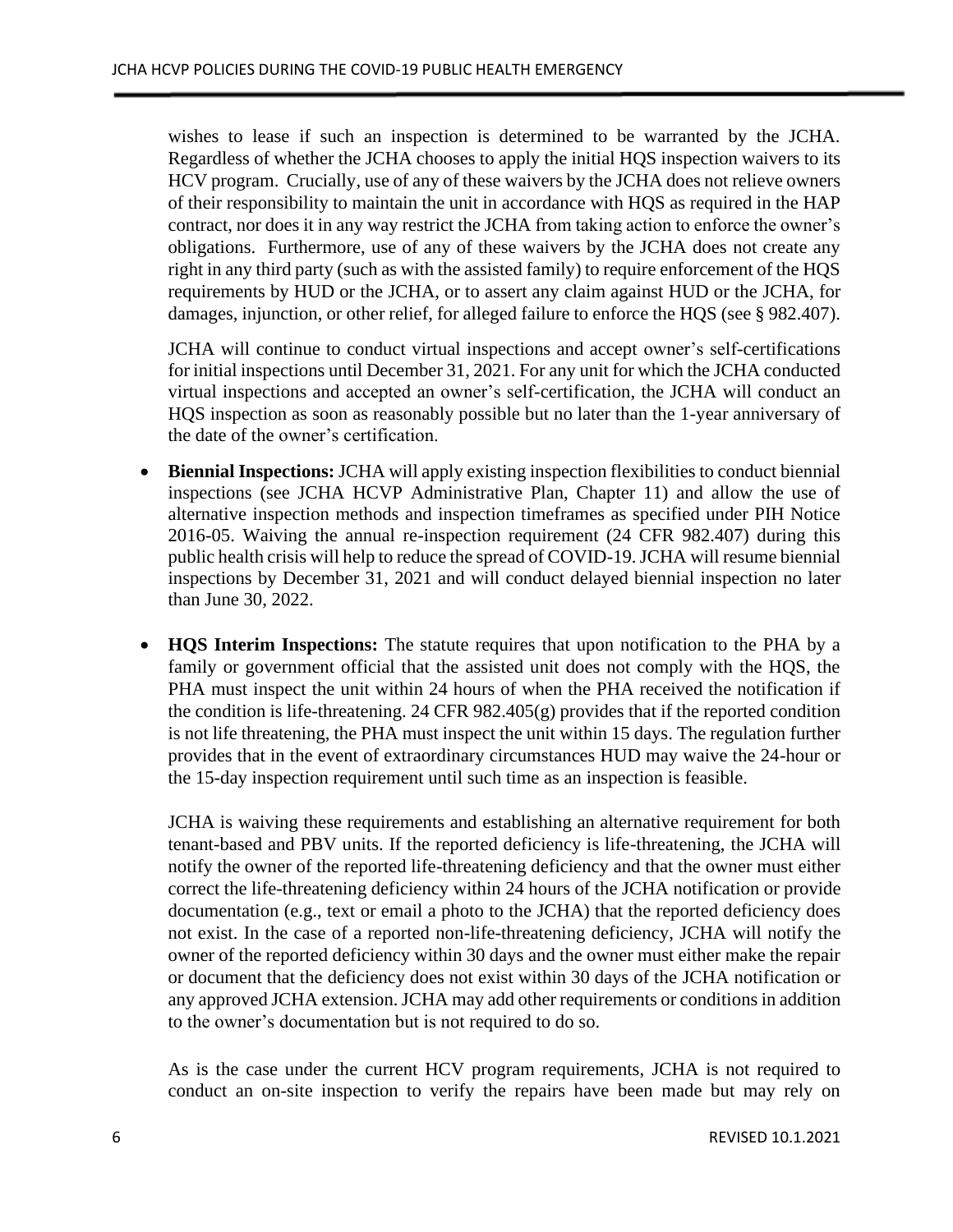alternative verification methods (e.g., photos submitted by the owner, tenant certification, etc.).

This waiver may also be applied to JCHA-owned units if the independent entity is unable to perform the inspection.

The period of availability ends on December 31, 2021. After December 31, 2021, JCHA will conduct the HQS inspection in accordance with the applicable time periods upon notification by a family or government official that the assisted unit does not comply with the HQS.

- **HQS Quality Control Inspections:** Under HUD's regulation 24 CFR 982.405(b) PHAs are required to conduct supervisory quality control inspections of a sampling of units under contract. HUD has waived this regulatory requirement. Therefore, JCHA won't be conducting HQS inspections for the period of applicability which ends December 31, 2021.
- **PBV HAP Contract: HQS Inspections to Add or Substitute Units:** At the discretion of the PHA and subject to all PBV requirements (including the program cap and incomemixing requirements), the PHA may amend the HAP contract to add additional PBV contract units or to substitute a different unit for a previously covered contract unit. The PBV requirements include inspecting the proposed substitute or additional unit to determine that the unit meets HQS before it may be added to the HAP contract.

JCHA is waiving the HQS inspection requirement. In order to substitute or add a new unit to the PBV HAP contract, JCHA will rely on the owner's certification that the owner has no reasonable basis to have knowledge that life-threatening conditions exist in the unit or units in question instead of conducting an initial inspection. At minimum, JCHA will require the owner's certification. However, JCHA may add other requirements or conditions in addition to the owner's certification but is not required to do so.

This waiver may also be applied to JCHA-owned units if the independent entity is unable to perform the inspection.

The period of availability for JCHA to accept owner's self-certification for an initial inspection ends on December 31, 2021. For any unit added to a PBV HAP contract based upon an owner's self-certification, the JCHA will conduct an HQS inspection as soon as reasonably possible but no later than June 30, 2022.

• **Housing Quality Standards: Space and Security:** The regulation establishes a minimum standard for adequate space for both an HCV- and PBV-assisted family. Specifically, it requires that each dwelling unit have at least 1 bedroom or living/sleeping room for each 2 persons.

JCHA is waiving this requirement in order to assist current participants that need to add a member or members to the assisted households as a result of the COVID-19 pandemic, and the additional family members would result in the unit not meeting the space and security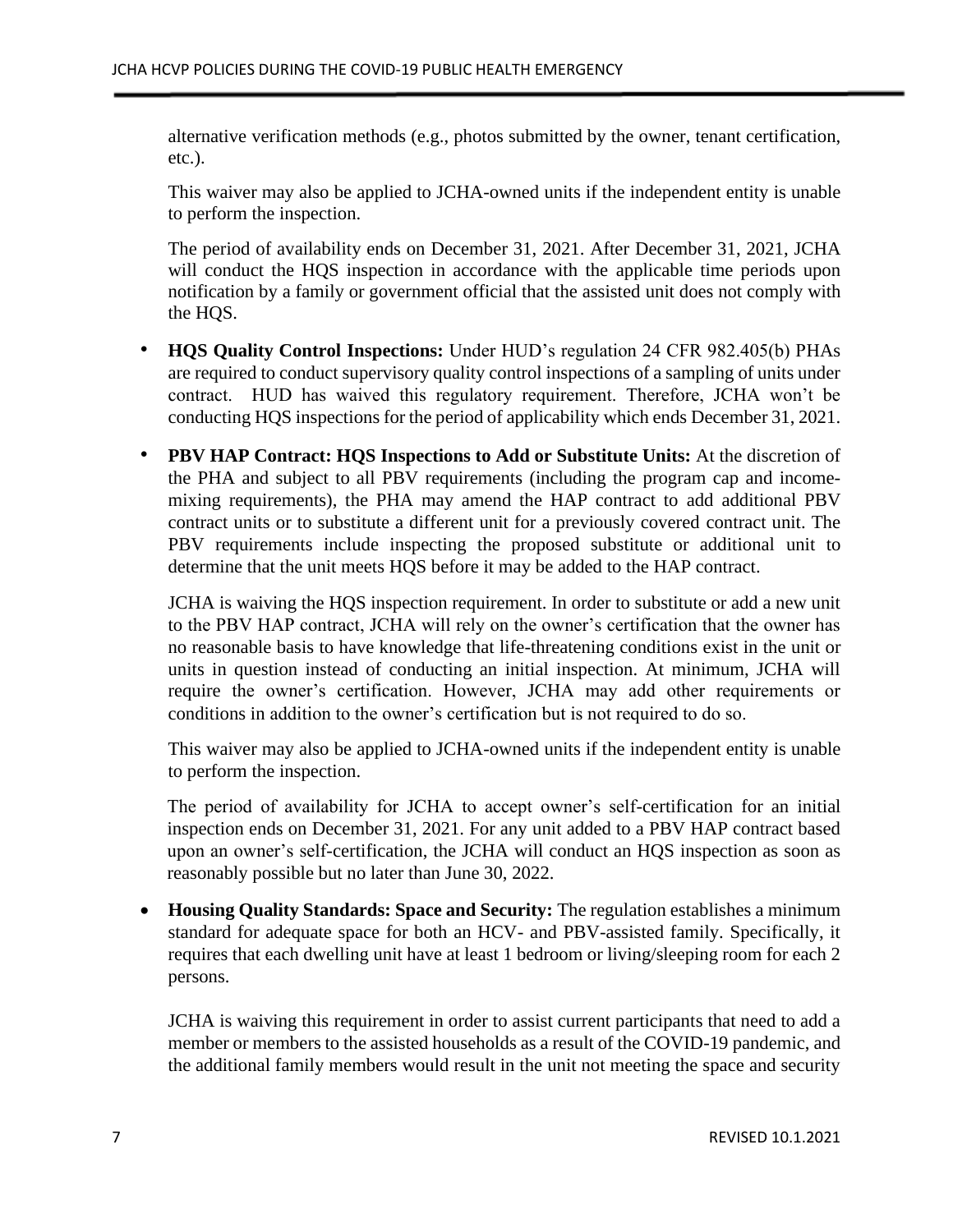standards. This provision does not apply to an initial or new lease. A participant must not enter into a new lease for a unit that does not comply with the space and security standards.

For any family occupying a unit that does not meet the space and security requirements pursuant to this waiver, the waiver will be in effect for the duration of the current lease term or one year from the date of this waiver, whichever period is longer.

### **Automatic Termination of HAP Contract:**

#### Regulatory Authority: 24 CFR § 982.455

When an HCV family's income increases to the extent that the housing assistance payment is reduced to \$0, PHAs are required by this regulation to automatically terminate HAP contracts 180 days after the last housing assistance payment to the owner. In recognition that the COVID-19 emergency is creating economic and employment instability for many families, as well as situations where families may on a temporary basis be adding members whose additional income may result in a \$0 HAP subsidy calculation, HUD has waived this requirement. As an alternative requirement, the JCHA, upon written notice to the owner and family, will extend the period of time following the last payment to the owner that triggers the automatic termination of the HAP contract. This extension may not be extended beyond December 31, 2021.

# **Eligibility Determination:**

Applicant Interview and Completion of Full Application: All preferences claimed on the application or as a result of any updates to the application will be verified after the applicant is selected from the waiting list and prior to completing the full application. The qualification for preference must exist at the time the preference is claimed and at the time of verification, since claim of a preference determines selection from the waiting list (See HCVP Administrative Plan, Chapter 3, Section G). Due to the COVID-19 pandemic, applicants who were processed and found eligible for placement with a Working Family Preference before March 27, 2020, but who have since lost their employment due to COVID-19, will continue to be processed for placement. Applicants will be required to submit updated information and documents when contacted by the JCHA. ("Working Family" is defined as: employment is principal source of income (Criteria is based on stable employment for at least the past six (6) months with a minimum of 15 hours work week), or; Head or Spouse is 62 years or older, or; Head or Spouse receives: Social Security Disability benefits, Supplemental Security Income (SSI) Disability benefits, or Temporary Unemployment benefits or other benefits based on inability to work, or; Head or Spouse is currently in a self-sufficiency or job training program or meets equivalent standards of economic self-sufficiency.)

# **Utility allowance schedule – Required Review and Revision:**

Regulatory Authority: 24 CFR § 982.517